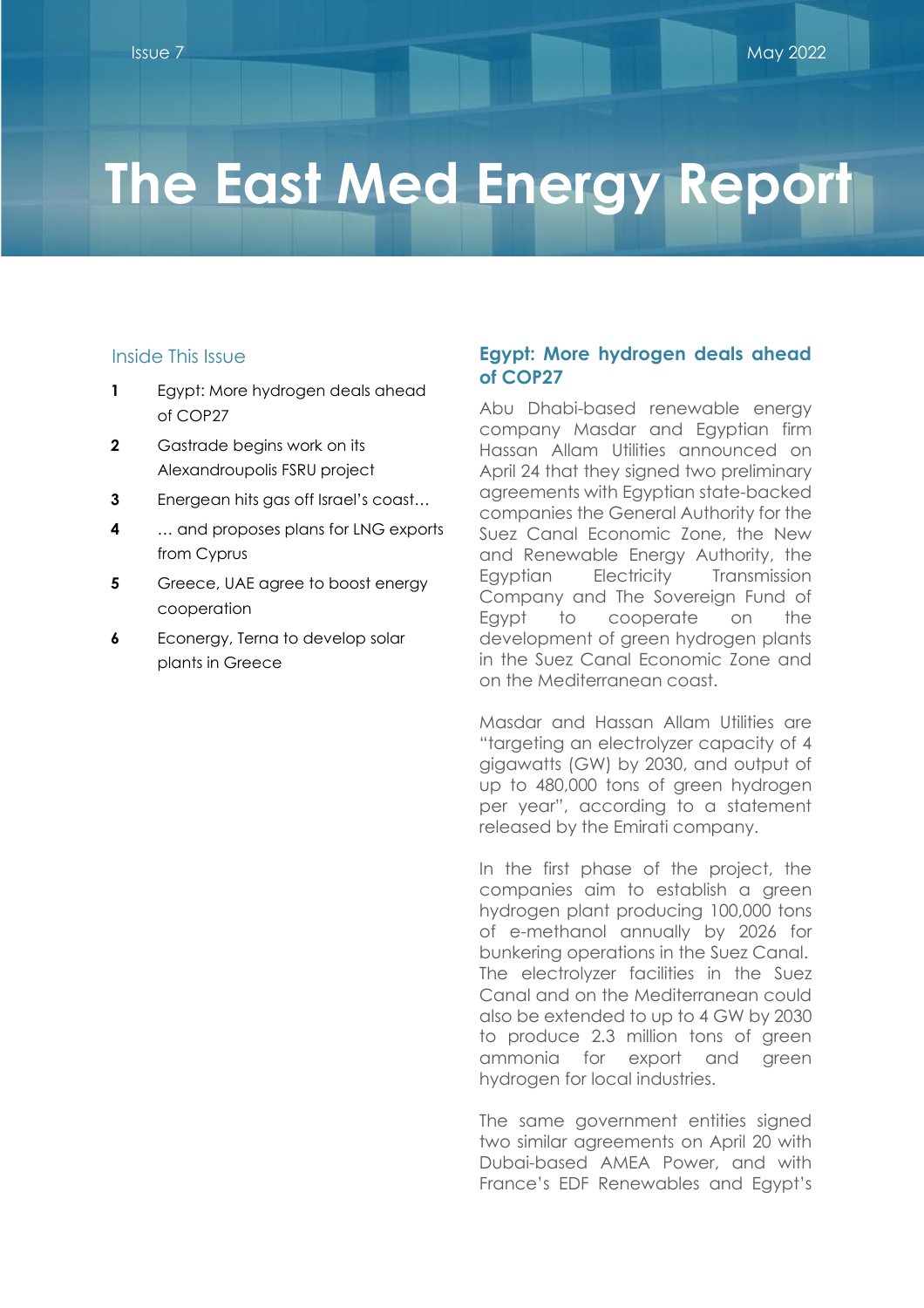Zero-Waste Alliance, and another agreement on May 11 with Total Eren and Enara Capital.

The deal with AMEA aims to establish a plant in Ain el Sokhna to produce 390,000 tons of green ammonia per year. Large-scale electrolyzers powered by renewable energy will be used to produce green hydrogen which will then be used as feedstock for the production of green ammonia. Construction will begin by the end of this year, and first production is expected by the end of 2025.

The deal with EDF Renewables and Zero-Waste aims to establish a facility in Ain el Sokhna to produce 140,000 tons of green fuel for bunkering operations during the first phase of the project, expected by 2026, with production set to increase to 350,000 tons per year during the second phase.

The deal with Total Eren and Enara Capital is intended to conduct studies for a green ammonia facility in the Gulf of Suez using green hydrogen as feedstock. The plant would have an initial capacity of 300,000 tons per year and could produce up to 1.5 million tons by 2030.

Last month, The Sovereign Fund of Egypt, Norway's Scatec, Abu Dhabi-based Fertiglobe and Orascom Construction signed a deal to establish a 100 MW green hydrogen facility in Ain el Sokhna. The plant is likely to become Egypt's first electrolyzer, with operations slated to begin in 2024.

These preliminary deals come as Egypt prepares to devise a national hydrogen strategy ahead of the COP27 [climate](https://mesp.me/wp-content/uploads/2021/12/The-East-Med-Energy-Report-Issue-2.pdf)  [summit](https://mesp.me/wp-content/uploads/2021/12/The-East-Med-Energy-Report-Issue-2.pdf) which will be held in Sharm el Sheikh in November. In March, Cairo signed an MoU with the European Bank for Reconstruction and Development (EBRD) to assess the prospects of

developing a low carbon hydrogen economy in Egypt. The country has grand ambitions to become a regional hydrogen hub and has adopted various legislation this year to encourage private investments in green hydrogen and green ammonia projects for domestic use and for exports, particularly to Europe.

The E.U. was already interested in the potential of hydrogen to accelerate the energy transition and has now made it a pillar of its strategy to cut its reliance on Russian fossil fuel imports. Brussels is now looking to develop a Mediterranean Green Hydrogen Partnership to encourage hydrogen trade between Europe, Africa, and the Gulf.

## **Gastrade begins work on its Alexandroupolis FSRU project**

Greek utility company Gastrade held a ceremony on May 3 to officially launch the construction of its LNG import terminal offshore Alexandroupolis, in Northern Greece.

As a sign of the importance of the project for countries in South-Eastern Europe seeking to cut their reliance on Russian gas, particularly following Russia's invasion of Ukraine and Europe's reconsideration of its energy policy, the ceremony was attended by the Prime Minister of Greece, Kyriakos Mitsotakis, the Prime Minister of Bulgaria Kiril Petkov, the President of Serbia Aleksandar Vučić, the Prime Minister of North Macedonia Dimitar Kovachevski, and the President of the European Council Charles Michel.

The 5.5 bcm/year import terminal has already contracted 60% of its capacity. It is expected to begin operations by the end of 2023. The project consists of a Floating Storage and Regasification Unit (FSRU) with a capacity of 153,500 m<sup>3</sup> ,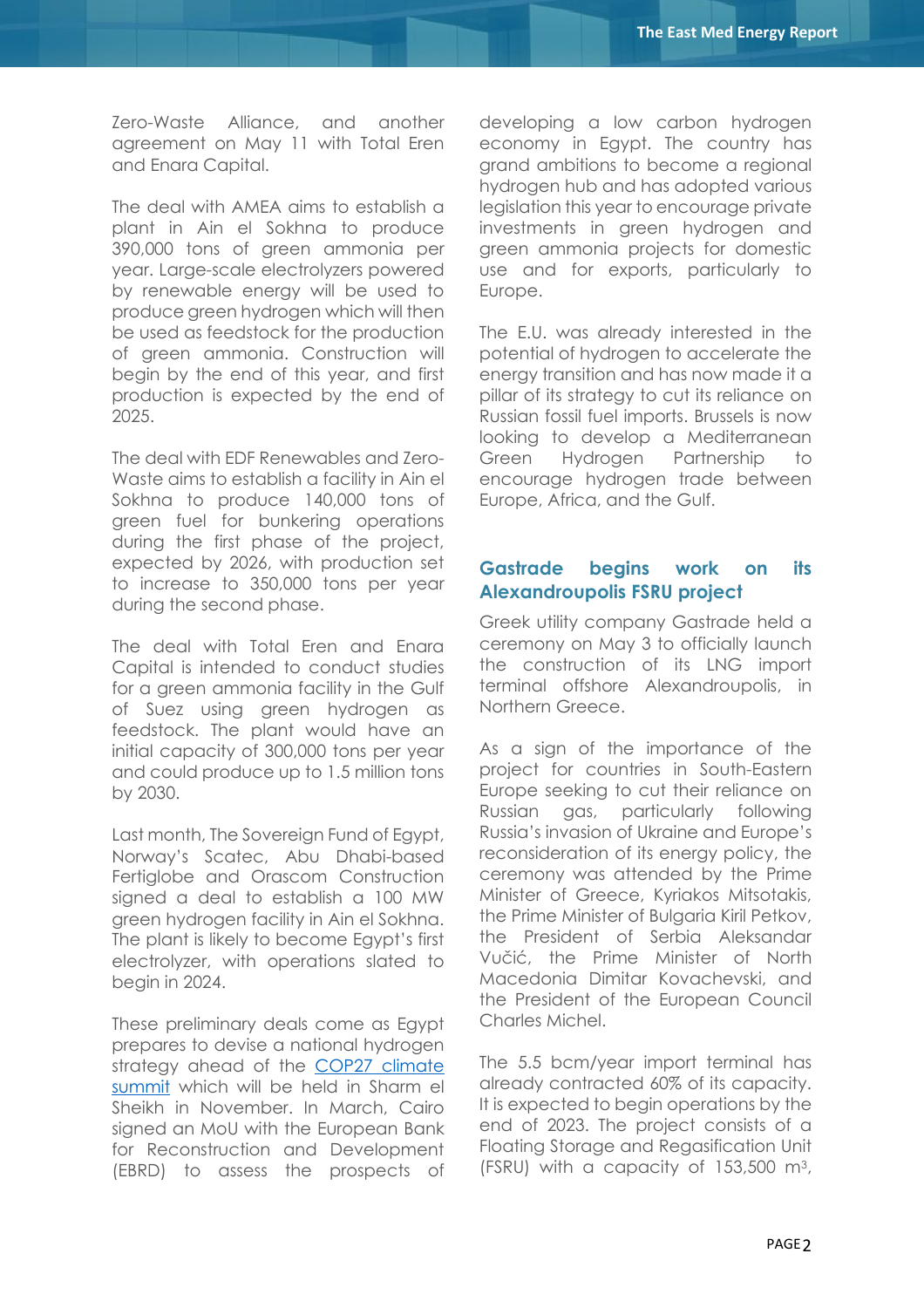which will be connected to Greece's natural gas transmission system via a 28 km pipeline.



It will allow the delivery of regasified LNG to the markets of Greece and the wider South-Eastern European region via interconnection projects, including the Interconnector Greece-Bulgaria (IGB), which is almost complete, and the planned Greece-Northern Macedonia interconnector and Bulgaria-Serbia interconnector.

The long-awaited IGB is expected to be operational by September 2022. Bulgaria's annual gas consumption is about 3 bcm, virtually all imported from Russia. But Moscow has recently decided to halt gas supplies to Bulgaria (and Poland) for failing to pay in rubles. Despite delays, the completion of the IGB cannot come at a better time for Sofia. The gas link has an initial capacity of 3 bcm/year and can be expanded to 5 bcm/year. It is connected to the Trans Adriatic Pipeline, which will allow Bulgaria to import 1 bcm/year of Azeri gas starting September.

The "strategic synergy" between the IGB and the Alexandroupolis terminal will allow Bulgaria to further diversify its sources of supply. It also represents an opportunity for East Med gas producers to tap into new markets in South-Eastern Europe.

Bulgaria is indeed considering a [potential participation in the East](https://mesp.me/wp-content/uploads/2021/12/The-East-Med-Energy-Report-Issue-2.pdf)  [Mediterranean Gas Forum,](https://mesp.me/wp-content/uploads/2021/12/The-East-Med-Energy-Report-Issue-2.pdf) as acknowledged by its Ambassador in

Egypt on November 24, 2021, on the eve of the Forum's ministerial meeting, and is interested in diversifying its gas supplies via LNG imports from Egypt.

## **Energean hits gas off Israel's coast…**

Energean announced a commercial gas discovery at its Athena exploration well in Block 12 on May 9. Preliminary analysis suggests that Athena, which lies about 20 km south of Karish, may hold a modest 8 bcm of recoverable volumes. The Greek company was [initially](https://www.mesp.me/wp-content/uploads/2022/04/The-East-Med-Energy-Report-Issue-6.pdf)  [targeting a potential 21 bcm of gas,](https://www.mesp.me/wp-content/uploads/2022/04/The-East-Med-Energy-Report-Issue-6.pdf) yet it highlights the importance of this discovery as it de-risks an additional 50 bcm across what it now calls the "Olympus Area". The area includes Athena and undrilled prospects in Block 12 and in the adjacent Tanin lease.

Next, the Stena IceMax drillship will be drilling an appraisal well in Karish-Main. This will be followed by a development well at the 1.2 tcf Karish-North gas field. A decision will then be made by the end of June on whether to proceed with drilling two optional exploration wells later this year: the first one, Hermes, in Block 31, and the second one, Hercules, in Block 23.

Energean is considering various commercialization options for its new gas find. Athena could be tied to the Energean Power FPSO that will deliver gas from the Karish projects, or it could be part of a wider Olympus Area development.

When it comes to potential markets. Athena could feed the domestic Israeli market via new GSPAs or spot sales such as the one signed with the Israel Electric Corporation in March. Export options include supplying the Egyptian market building upon the MoU signed with the Egyptian Natural Gas Holding Company (EGAS) in 2021 for the sale and purchase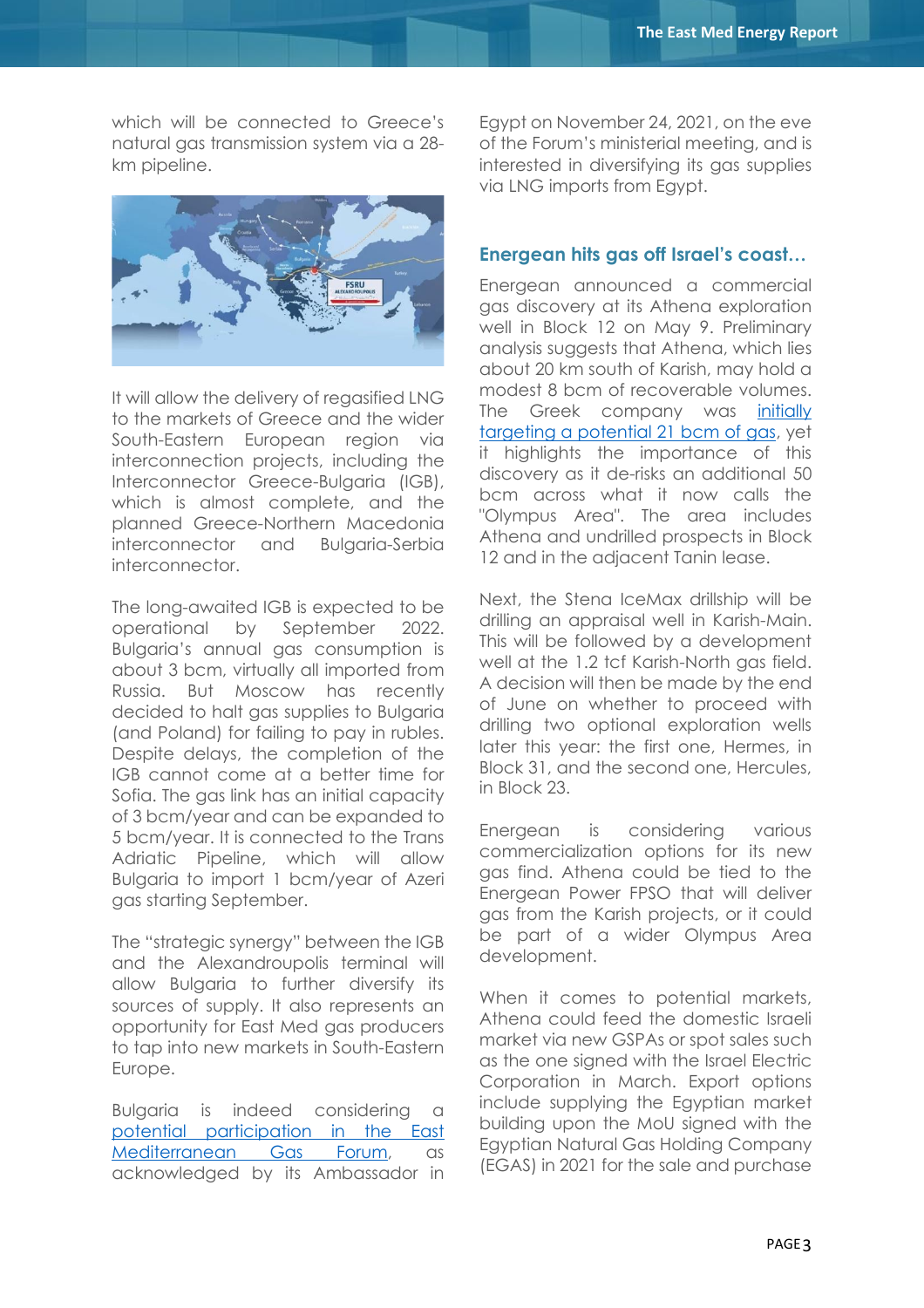of up to 3 Bcm/year, provided it is followed by a binding contract. Gas from Athena could also be exported to other regional and European markets, by pipeline or in LNG form via Cyprus and/or Egypt.



#### **… and proposes plans for LNG exports from Cyprus**

During the last trilateral meeting of the energy ministers of Cyprus, Greece and Israel, which was held in Jerusalem on April 11, Energean CEO Mathios Rigas proposed to connect Energean's gas fields offshore Israel to a floating liquefied natural gas (FLNG) unit to be stationed off Vasilikos in Cyprus, according to [Cypriot](https://cyprus-mail.com/2022/04/24/at-last-a-bankable-lng-project-for-cyprus/) and [Greek](https://www.tovima.gr/2022/04/12/international/the-plan-of-israel-cyprus-and-greece-for-lng-exports-to-europe/) media.

Energean plans to moor the Hilli Episeyo FLNG owned by Golar LNG off Vasilikos in 2026, when its current contract in Cameroon expires. The Hilli Episeyo has a liquefaction capacity of about 2.4 million tons of LNG per year (approximately 3.3 bcm/year). The vessel will be connected to the Energean Power FPSO at Karish via a 200-km subsea pipeline with a capacity of 4 bcm/year. Global energy trader Vitol has expressed interest in buying the LNG produced by the Hilli Episeyo to export it to European and global markets.

The Athena discovery on its own may be too small for the project. Energean might have to wait for additional discoveries, unless volumes of gas can be secured from other fields.

Charles Ellinas, senior fellow at the Atlantic Council's Global Energy Centre and former Chairman of the Cyprus National Hydrocarbons Company, also sees an opportunity to supply Cyprus with gas via the proposed pipeline, as a back-up solution in case the country's plans to acquire an FSRU and import LNG by 2024 face further delays. Energean claims the pipeline can be built and deliver gas by 2024.

The Greek company had previously proposed to supply Cyprus with gas from its Israeli offshore fields, but the local Natural Gas Public Company (DEFA) described the proposal as "unsolicited" at the time and proceeded with launching a tender for the procurement of an FSRU to import LNG. The project was earmarked for completion before the end of 2021 but has since faced repeated delays and is not expected to be operational before 2024.

## **Greece, UAE agree to boost energy cooperation**

Greek Prime Minister Kyriakos Mitsotakis headed to the UAE on May 8 in his third official visit to the country since he took office, highlighting the strategic importance of the relations between Athens and Abu Dhabi.

Following a meeting with Abu Dhabi Crown Prince Mohammed bin Zayed Al Nahyan on May 9, the two leaders announced that they agreed to establish a €4 billion investment initiative to facilitate investments in various sectors of the Greek economy, including in the energy sector.

Mitsotakis emphasized Greece's potential to become a gateway for natural gas from the Middle East and from the southeast Mediterranean to Europe due to its strategic location. He noted that significant investments are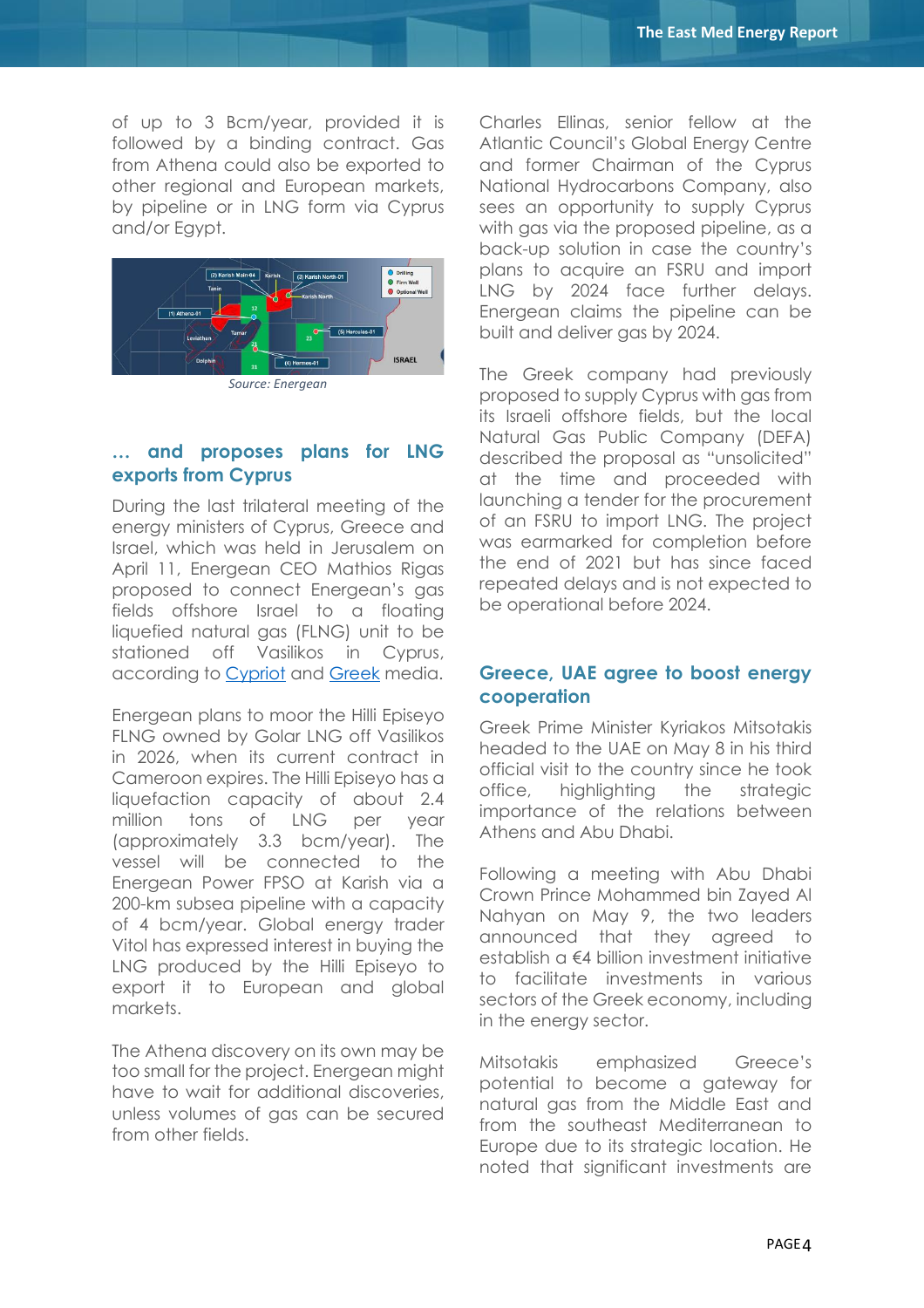being made in this area and invited the Emiratis to "explore the possibilities for further strategic cooperation and the participation of funds from the United Arab Emirates in this direction". Mitsotakis also pointed out that Greece is looking to speed up gas exploration plans, which, he said, could create opportunities for further cooperation with the UAE.

Among the deals signed during this visit is a Strategic Framework Agreement between Abu Dhabi National Oil Company (ADNOC) and Motor Oil to explore opportunities to supply LNG cargoes to Greece, and more precisely to the planned Dioriga Gas FSRU terminal in the Gulf of Corinth. The project is being developed by Motor Oil and is targeting a potential start-up in 2023.

The two leaders also agreed to strengthen cooperation on climate action. They witnessed the signing of three MoUs on renewable energy projects with the Mubadala-owned Abu Dhabi Future Energy Company (Masdar):

**-** An MoU with the Greek government for the development of renewable energy projects and energy efficiency projects in Greece's eco-islands.

**-** An MoU with KYOTO to establish a joint venture to develop onshore renewable energy projects in Greece.

**-** And an MoU with Motor Oil to develop offshore wind generation and other renewable power generation projects in Greece.

#### **Econergy, Terna to develop solar plants in Greece**

Econergy, an Israeli power producer of utility-scale renewable energy projects, has announced on April 20 that it is entering the Greek market through a

deal with local renewable energy company Terna Energy. The move is part of a plan to expand the Israeli company's operations in Europe. Econergy and Terna will jointly develop a solar portfolio with a capacity of 460 MW in Greece.

Econergy will acquire a 49% stake in an unnamed Greek company that owns two companies developing 240-MW and 220-MW solar projects in the Kilkis region in Northern Greece. The two projects will require an estimated €265m of investments, of which the Israeli company will invest approximately €130m.

Construction is expected to begin in Q4 2023, and the companies aim to connect the project to the Greek network by the end of 2024.